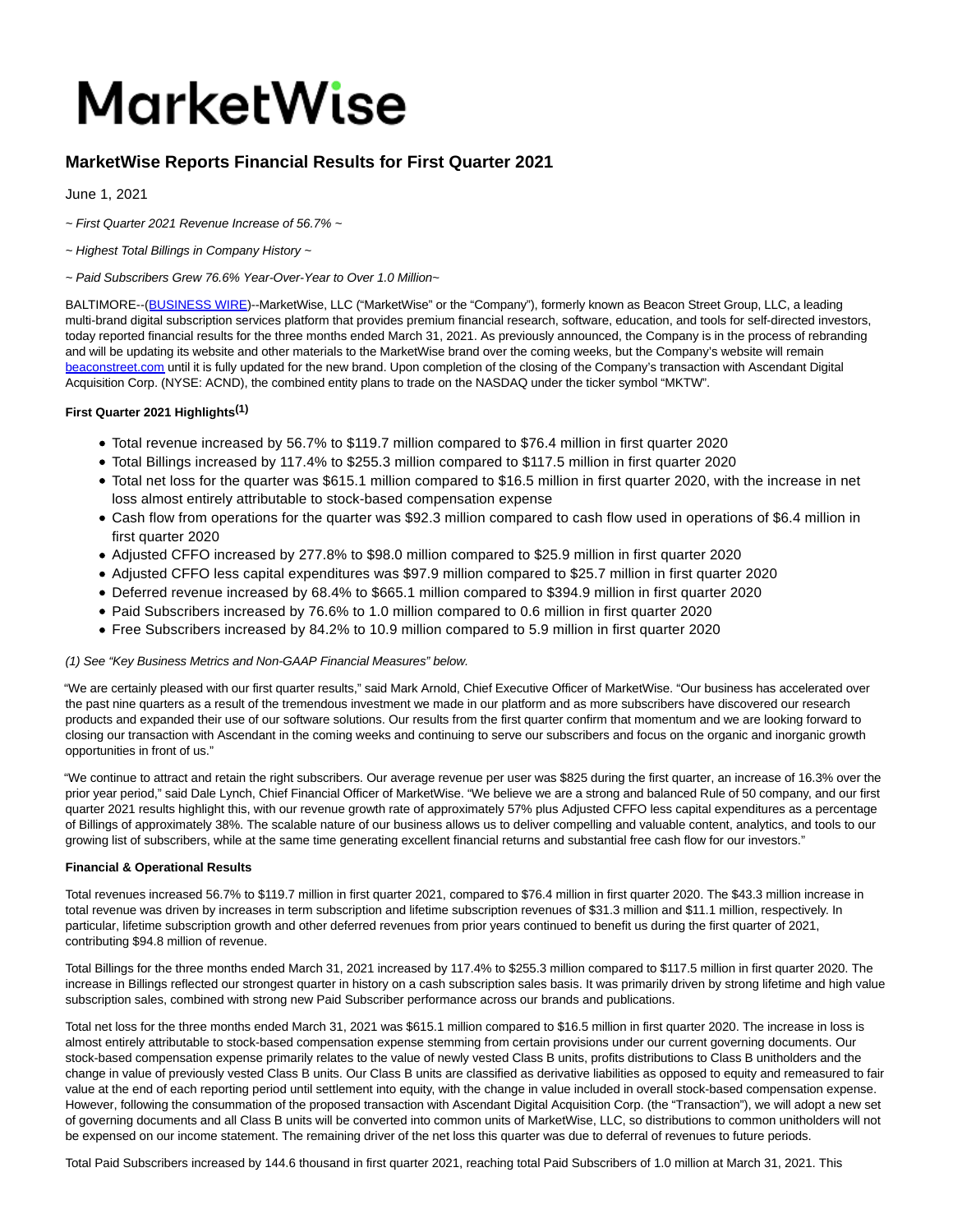represents a 76.6% increase as compared to 0.6 million Paid Subscribers at March 31, 2020.

Total Free Subscribers increased sequentially by over 1.3 million in first quarter 2021. Our lead generation efforts across multiple operating companies began late in 2018 and has since intensified. Our Free Subscriber pool is now responsible for roughly 40.0% of our new Paid Subscribers, so the continued momentum in this area is fueling additional future growth in Paid Subscribers. Total Free Subscribers of 10.9 million at March 31, 2021 represents a 84.2% increase as compared to 5.9 million Free Subscribers at March 31, 2020.

#### **Cash Flow**

Adjusted CFFO was \$98.0 million in the first quarter of 2021, compared to \$25.9 million in first quarter 2020, driven by strong Billings growth. Adjusted CFFO less capital expenditures was \$97.9 million in first quarter 2021 as compared to \$25.7 million in first quarter 2020. Adjusted CFFO less capital expenditures as a percentage of Billings was 38.4% in first quarter 2021 as compared to 21.9% in first quarter 2020.

The following table provides a reconciliation of net cash provided by operating activities, the most directly comparable financial measure calculated in accordance with generally accepted accounting principles in the United States ("GAAP"), to Adjusted CFFO for each of the periods presented:

|                                                     | <b>Quarter Ended March 31,</b> |  |            |               |
|-----------------------------------------------------|--------------------------------|--|------------|---------------|
| (\$ in 000s)                                        | 2020                           |  | 2021       |               |
| <b>Net Cash Provided by Operating Activities</b>    | (6, 384)                       |  | $)$ 92,305 |               |
| Plus: Profit Distributions to Class B Unitholders   | 32,313                         |  | 5,651      |               |
| <b>Adjusted CFFO</b>                                | 25,929                         |  | 97,956     |               |
| Less: Capex                                         | (184)                          |  | (13)       | $\mathcal{E}$ |
| <b>Adjusted CFFO less Capital Expenditures</b>      | 25,745                         |  | 97,943     |               |
| <b>Billings</b>                                     | 117,453                        |  | 255,303    |               |
| Adjusted CFFO less Capital Expenditures Margin 21.9 |                                |  | %38.4      | %             |

For more information on Adjusted CFFO, see "Key Business Metrics and Non-GAAP Financial Measures" below.

#### **About MarketWise**

Founded with a mission to level the playing field for self-directed investors, today MarketWise is a leading multi-brand subscription services platform providing premium financial research, software, education, and tools for investors.

With more than 20 years of operating history, MarketWise is currently comprised of 12 primary customer facing brands, offering more than 160 products, and serving a community of more than 11 million free and paid subscribers. MarketWise's products are a trusted source for high-value financial research, education, actionable investment ideas, and investment software. MarketWise is a 100% digital, direct-to-customer company offering its research across a variety of platforms including mobile, desktops, and tablets. MarketWise has a proven, agile, and scalable platform and our vision is to become the leading financial solutions platform for self-directed investors.

| <b>Income Statement</b> | <b>Three Months Ended</b> |
|-------------------------|---------------------------|
|                         | March 31, March 31,       |
| (\$ in 000s)            | 2020<br>2021              |
| <b>Total Revenue</b>    | 76,382<br>119,714         |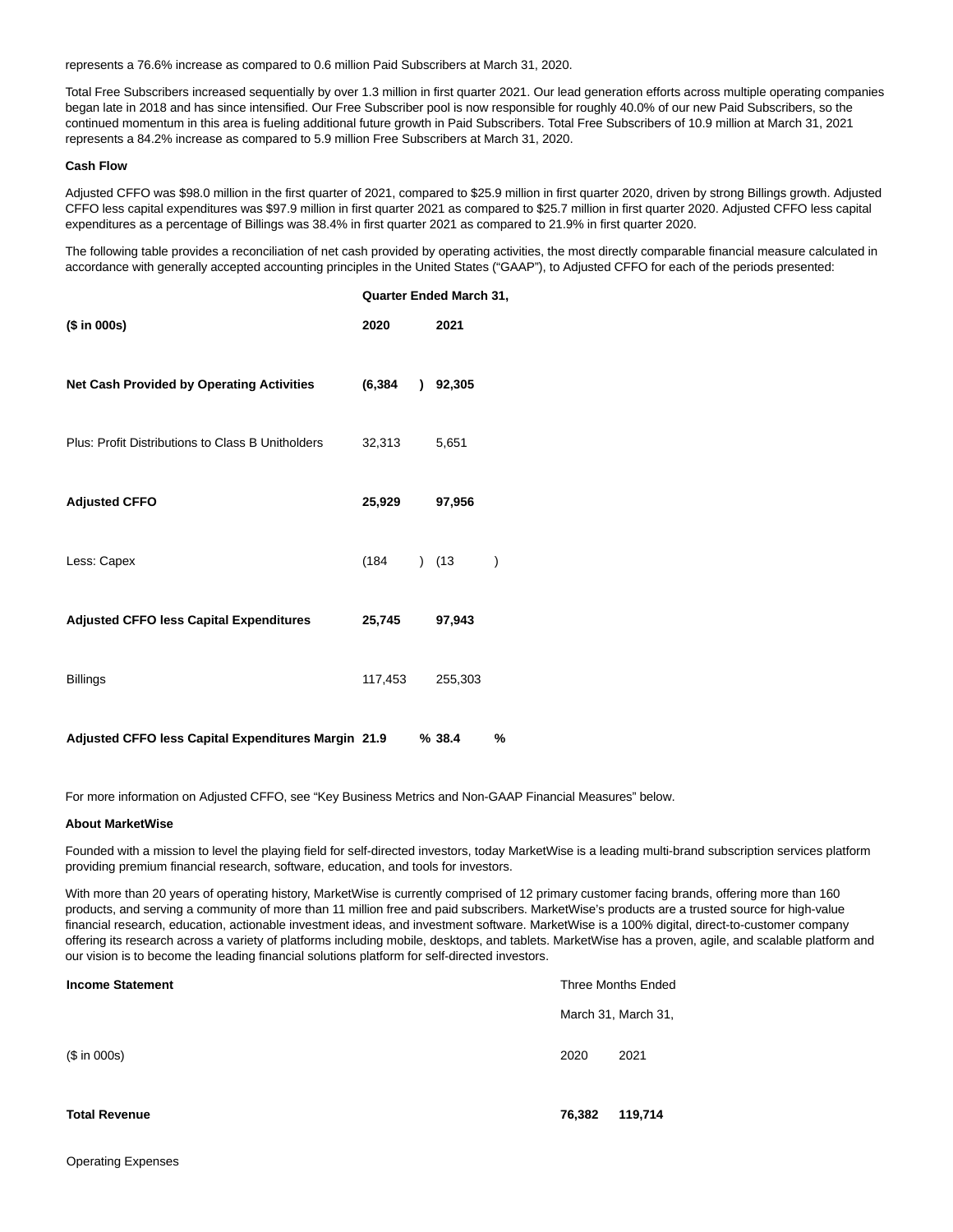| Cost of Revenue                                                                                 | 14,681                                           | 132,812                  |               |
|-------------------------------------------------------------------------------------------------|--------------------------------------------------|--------------------------|---------------|
| Sales and Marketing                                                                             | 40,332                                           | 91,785                   |               |
| General and Administrative                                                                      | 36,453                                           | 507,429                  |               |
| Depreciation and Amortization                                                                   | 611                                              | 751                      |               |
| Research and Development                                                                        | 1,027                                            | 1,778                    |               |
| <b>Related Party Expenses</b>                                                                   | 50                                               | 20                       |               |
| <b>Total Operating Expenses</b>                                                                 | 93,153<br>734,574                                |                          |               |
| Income (Loss) from Operations                                                                   |                                                  | $(16,771)$ $(614,860)$   |               |
| Other (Income) Expense, net                                                                     | (204)                                            | ) 228                    |               |
| Interest (Income) Expense, net                                                                  | (105)                                            | ) (5                     | $\mathcal{C}$ |
| Net Income (Loss)                                                                               |                                                  | $(16, 462)$ $(615, 083)$ |               |
| Net Income (Loss) Attributable to Non-Controlling Interest                                      | 39                                               | (630)                    | $\lambda$     |
| Net Income (Loss) Attributable to MarketWise                                                    |                                                  | $(16,501)$ $(614,453)$   |               |
| <b>Stock Based Compensation</b>                                                                 | <b>Three Months Ended</b><br>March 31, March 31, |                          |               |
| (\$ in 000s)                                                                                    | 2020                                             | 2021                     |               |
| <b>Stock Based Compensation Expense</b>                                                         |                                                  |                          |               |
| Vested Class B Units & Change in Fair Value of Class B Liability Awards                         |                                                  | $(11,816)$ 595,424       |               |
| Profits distribution to Class B Unitholders included in stock based compensation expense 32,313 |                                                  | 5,651                    |               |
| <b>Total Stock Based Compensation Expense</b>                                                   | 20,497                                           | 601,074                  |               |
| <b>Stock Based Compensation Line Item Summary</b>                                               |                                                  |                          |               |
| Cost of Revenue                                                                                 | 3,168                                            | 114,349                  |               |
| Sales and Marketing                                                                             | 1,204                                            | 14,070                   |               |
|                                                                                                 |                                                  |                          |               |
| General and Administrative                                                                      | 16,125                                           | 472,656                  |               |

Note: Within our expenses historically are stock-based compensation expenses related to the Class B Units. Because MarketWise's current operating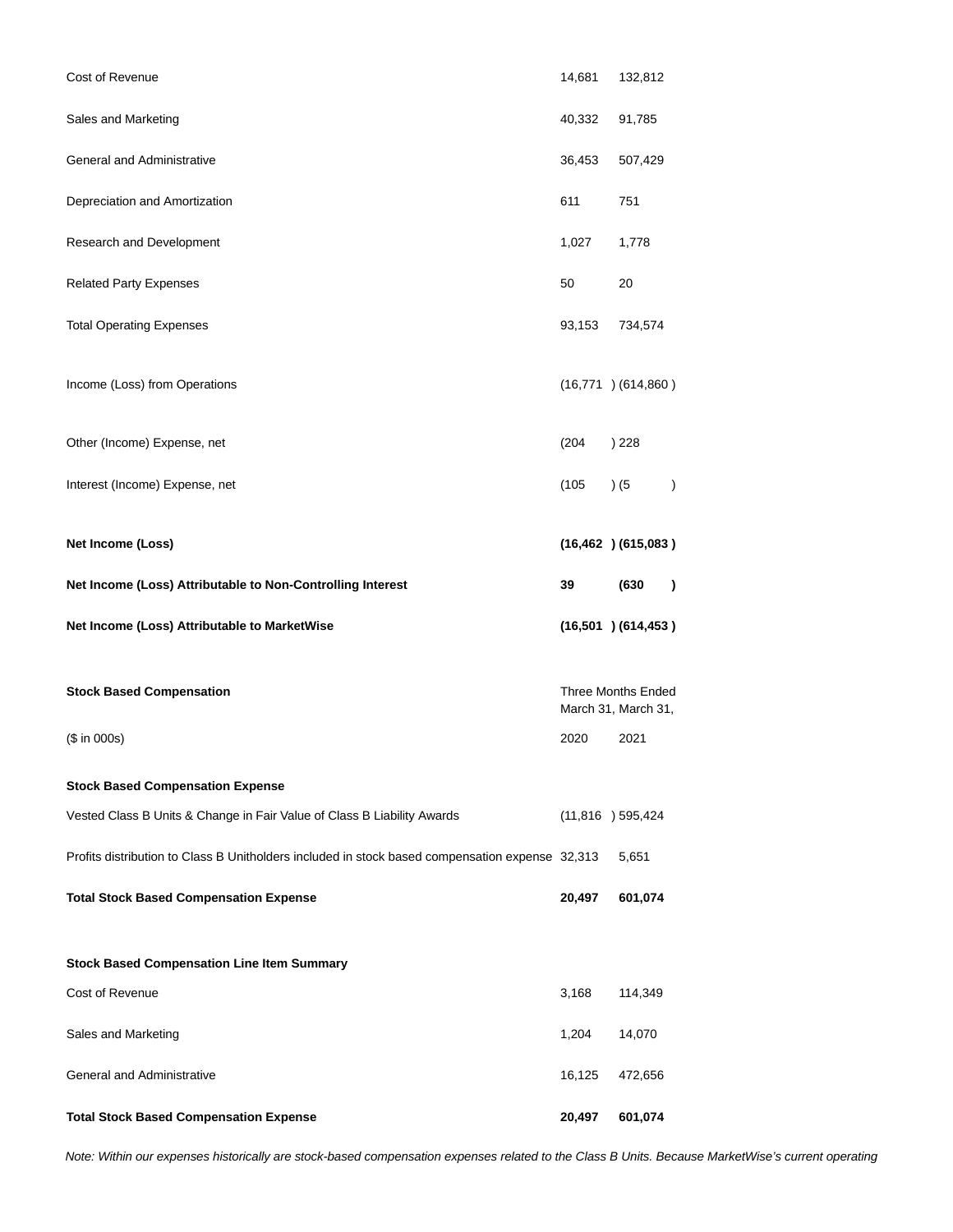agreement includes puts and calls for the Class B units, these current Class B Units are classified as liabilities as opposed to equity and remeasured to fair value at the end of each reporting period until settlement into equity, with the change in value being charged to stock-based compensation expense. Additionally, because the Class B Units are classified as liabilities on MarketWise's consolidated balance sheet, all profits distributions made to the holders of the Class B Units are considered to be stock-based compensation expenses. As a result of the merger with Ascendant, in which all Class B Units will be converted into common units (with no calls or puts), MarketWise does not expect to continue recognizing stock-based compensation expenses related to the Class B Units for periods after the consummation of the Transaction. While going forward MarketWise does not expect to incur the levels of stock-based compensation expense MarketWise has historically as a result the liability-award classification of the Class B Units, MarketWise does expect to incur stock-based compensation expense in the ordinary course.

#### **Key Business Metrics and Non-GAAP Financial Measures**

In this release MarketWise discusses certain key business metrics, which we believe provide useful information about the Company's business and the operational factors underlying the Company's financial performance. We are not aware of any uniform standards for calculating these key metrics, which may hinder comparability with other companies who may calculate similarly titled metrics in a different way.

Billings is defined as amounts invoiced to customers.

Free Subscribers are defined as unique subscribers who have subscribed to one of our many free investment publications via a valid email address and continue to remain directly opted in, excluding any Paid Subscribers who also have free subscriptions.

Paid Subscribers are defined as the total number of unique subscribers with at least one paid subscription at the end of the period.

Average revenue per user is defined as the trailing four quarters of net Billings divided by the average number of quarterly total Paid Subscribers over that period.

We also discuss certain measures that are not determined in accordance with GAAP, namely Adjusted CFFO. MarketWise uses Adjusted CFFO to evaluate its ongoing operations and for internal planning and forecasting purposes. MarketWise believes that non-GAAP financial information, when taken collectively, may be helpful to investors because it provides consistency and comparability with past financial performance, and assists in comparisons with other companies, some of which use similar non-GAAP financial information to supplement their GAAP results. This non-GAAP financial information is presented for supplemental informational purposes only and should not be considered a substitute for financial information presented in accordance with GAAP and may be different from similarly titled non-GAAP measures used by other companies. A reconciliation is provided below for Adjusted CFFO to the most directly comparable financial measure stated in accordance with GAAP. Investors are encouraged to review the related GAAP financial measure and the reconciliation of this non-GAAP financial measure to its most directly comparable GAAP financial measure.

Adjusted CFFO is defined as net cash provided by operating activities plus profits distributions to Class B unitholders included in stock-based compensation expense, plus or minus any non-recurring items.

MarketWise believes that Adjusted CFFO is a useful indicator that provides information to management and investors about ongoing operating performance, to facilitate comparison of MarketWise's results to those of peer companies over multiple periods, and for internal planning and forecasting purposes. We have presented Adjusted CFFO because we believe it provides investors with greater comparability of our operating performance without the effects of stock-based compensation expense related to holders of Class B units that will not continue following the consummation of the Transaction, because all Class B units will be converted into common units of MarketWise, LLC. Following the consummation of the Transaction, we will make certain tax distributions to our members in amounts sufficient to pay individual income taxes on their respective allocation of the profits of MarketWise, LLC at then-prevailing individual income tax rates. These distributions will not be recorded on our income statement and will be reflected on our cash flow statement as cash used in financing activities. The cash used to make these distributions will not be available to MarketWise for use in the business.

Adjusted CFFO has limitations as an analytical tool and should not be considered in isolation or as a substitute for analysis of other GAAP financial measures, such as cash flow from operations. Some of the limitations of using Adjusted CFFO are that this metric may be calculated differently by other companies in our industry.

We expect Adjusted CFFO to fluctuate in future periods as we invest in our business to execute our growth strategy. These activities, along with any non-recurring items as described above, may result in fluctuations in Adjusted CFFO in future periods.

#### **Important Information About the Transaction and Where to Find It**

In connection with the proposed Transaction, Ascendant Digital Acquisition Corp. ("ADAC") filed a registration statement on Form S-4 with the SEC, which includes a proxy statement/prospectus, that will be both the proxy statement to be distributed to holders of ADAC's ordinary shares in connection with its solicitation of proxies for the vote by ADAC's shareholders with respect to the proposed Transaction and other matters as may be described in the registration statement, as well as the prospectus relating to the offer and sale of the securities to be issued in the Transaction. ADAC's shareholders and other interested persons are advised to read the preliminary proxy statement/prospectus and, when available, the amendments thereto and the definitive proxy statement/prospectus and documents incorporated by reference therein filed in connection with the Transaction, as these materials will contain important information about MarketWise, ADAC and the Transaction. When available, the definitive proxy statement/prospectus and other relevant materials for the Transaction will be mailed to shareholders of ADAC as of a record date to be established for voting on the Transaction. Shareholders of ADAC will also be able to obtain copies of the preliminary proxy statement/prospectus, the definitive proxy statement/prospectus and other documents filed with the SEC that will be incorporated by reference therein, without charge, once available, at the SEC's web site at [www.sec.gov.](https://cts.businesswire.com/ct/CT?id=smartlink&url=http%3A%2F%2Fwww.sec.gov&esheet=52437595&newsitemid=20210601005185&lan=en-US&anchor=www.sec.gov&index=2&md5=bc3ce0ef8d3bf6a173bf937095d879f8) In addition, the documents filed by ADAC may be obtained free of charge from ADAC's website at [www.ascendant.digital o](https://cts.businesswire.com/ct/CT?id=smartlink&url=http%3A%2F%2Fwww.ascendant.digital&esheet=52437595&newsitemid=20210601005185&lan=en-US&anchor=www.ascendant.digital&index=3&md5=dc5a57344d90d2ca39d4ee0edc3d7f4c)r by written request to ADAC at Ascendant Digital Acquisition Corp., 667 Madison Avenue, 5th Floor, New York, New York 10065.

#### **Participants in the Solicitation**

ADAC and MarketWise and their respective directors and executive officers may be deemed to be participants in the solicitation of proxies from ADAC's shareholders in connection with the Transaction. Information about ADAC's directors and executive officers and their ownership of ADAC's